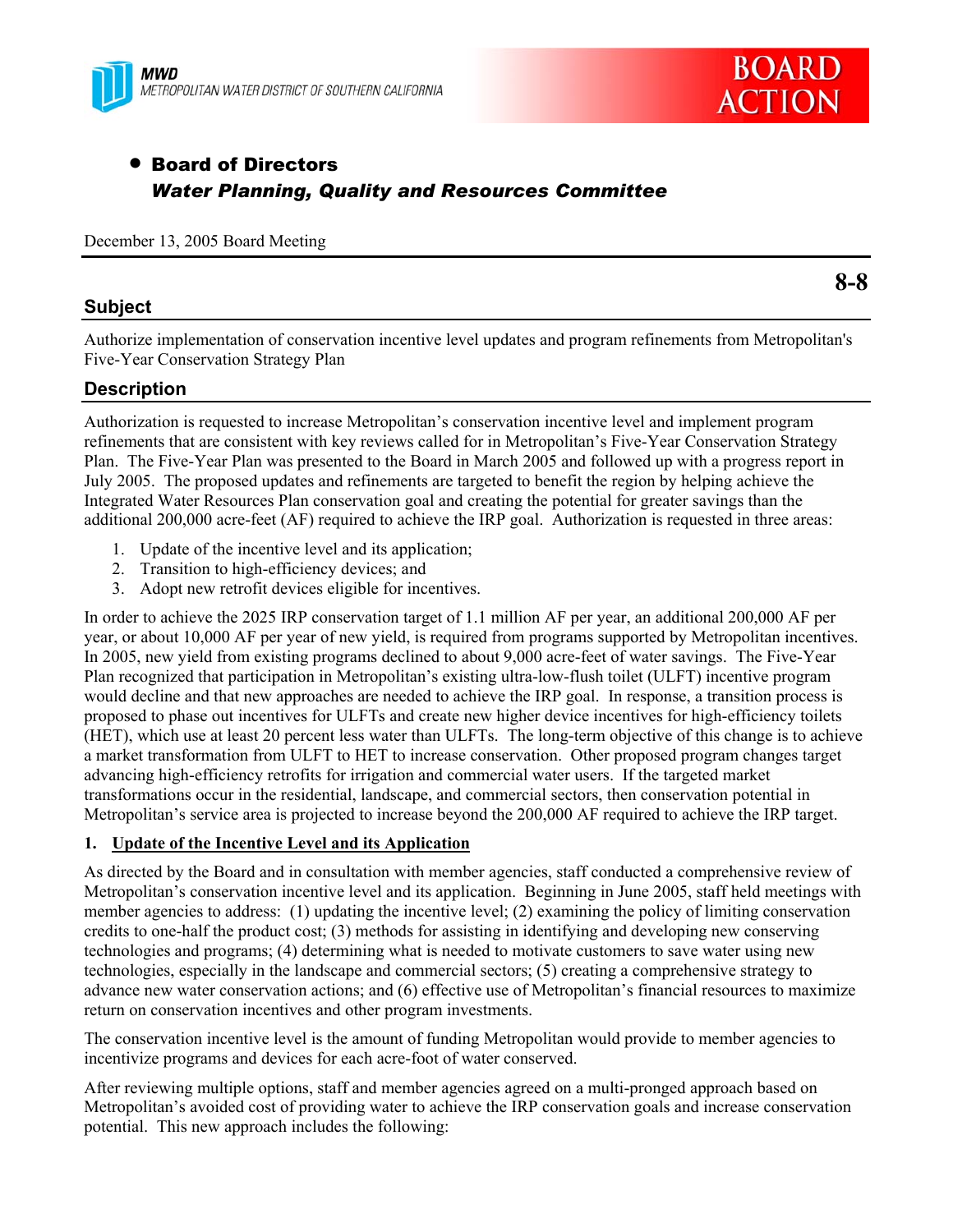**Incentive Level for Core Conservation Program –** An update to Metropolitan's current incentive level applied to its core conservation program to achieve the water savings goals of the IRP and meet the California Urban Water Conservation Council guidelines.

- Increase incentive level for new high-efficiency programs and devices at \$195/AF for each acre-foot conserved, based on Metropolitan's avoided cost.
- Maintain existing incentive level for ULFT program through 2008.
- Projected budget could increase over the next five years from the current level of \$15 million per year to \$21 million per year. This change would not affect the 2005/06 or 2006/07 incentive budget.

**Enhanced Conservation Program** – A new element of Metropolitan's conservation program to pilot and develop new programs and pilot improvements to existing programs through incentives for water savings to member agencies, potentially leading to inclusion of new or improved conservation in the Core Program.

- Proposed projects are awarded on a competitive basis with incentives levels up to \$250/AF, similar to Metropolitan's Local Resources Program.
- Up to \$4 million awarded every two years, budgeted at up to \$2 million per year.

**Innovative Conservation Program –** An existing program that funds research of new conserving devices, technologies, and systems through grants to public and private innovators, to quantify savings and potentially lead to pilots in the Enhanced Program or programs and devices in the Core Program.

- Grants for proposed research are awarded on a competitive basis up to cost of project.
- Up to \$250,000 awarded every two years, budgeted at up to \$125,000 per year.

**Database and Market Research Studies --** Development of research and service area information needed to efficiently advance new residential, landscape and commercial conservation programs, including the best implementation approaches for the service area.

• Estimated cost of \$400,000 per year.

**Legislation and Standards** – Activities targeted at ensuring the longevity of water savings by working with industry groups to adopt new water-efficient standards and seek broad endorsement for conservation ordinances and codes.

Estimated cost of \$125,000 per year.

As part of the development of the Core Conservation Program, staff reviewed Metropolitan's policy of limiting device incentives to one-half the product cost. The principle and practice of this policy ensured conservation program cost-share at the local level, encouraged partnerships with other beneficiaries of conservation, and helped reinforce the value of retrofit devices by requiring local investment. While cost-share and partnering goals still exist, the higher cost of newly targeted conservation devices, local costs of program administration, and the local cost of device installation also help achieve these goals. Therefore, staff proposes the device incentives in the Core Program be at a level of \$195 per acre-foot of conserved water up to 100 percent of the cost of a device.

Programs that target conservation through process improvement do not have easily identified devices that qualify for incentives. Therefore, it is recommended that incentives adopted for process improvement projects be \$195 per acre-foot up to 50 percent of the cost of the program. An example of such a program is the Industrial Process Implementation program. Under this proposal, Metropolitan would provide \$195/AF for conserved water, up to one-half of the retrofit cost. The proposed cost-sharing approach relies on local costs for local administration, installation, and in most cases a portion of the device costs. Member agencies have acknowledged this local cost-share principle in discussions with Metropolitan staff and have committed to increasing landscape and commercial conservation, as well as converting to high-efficiency toilet programs by 2009.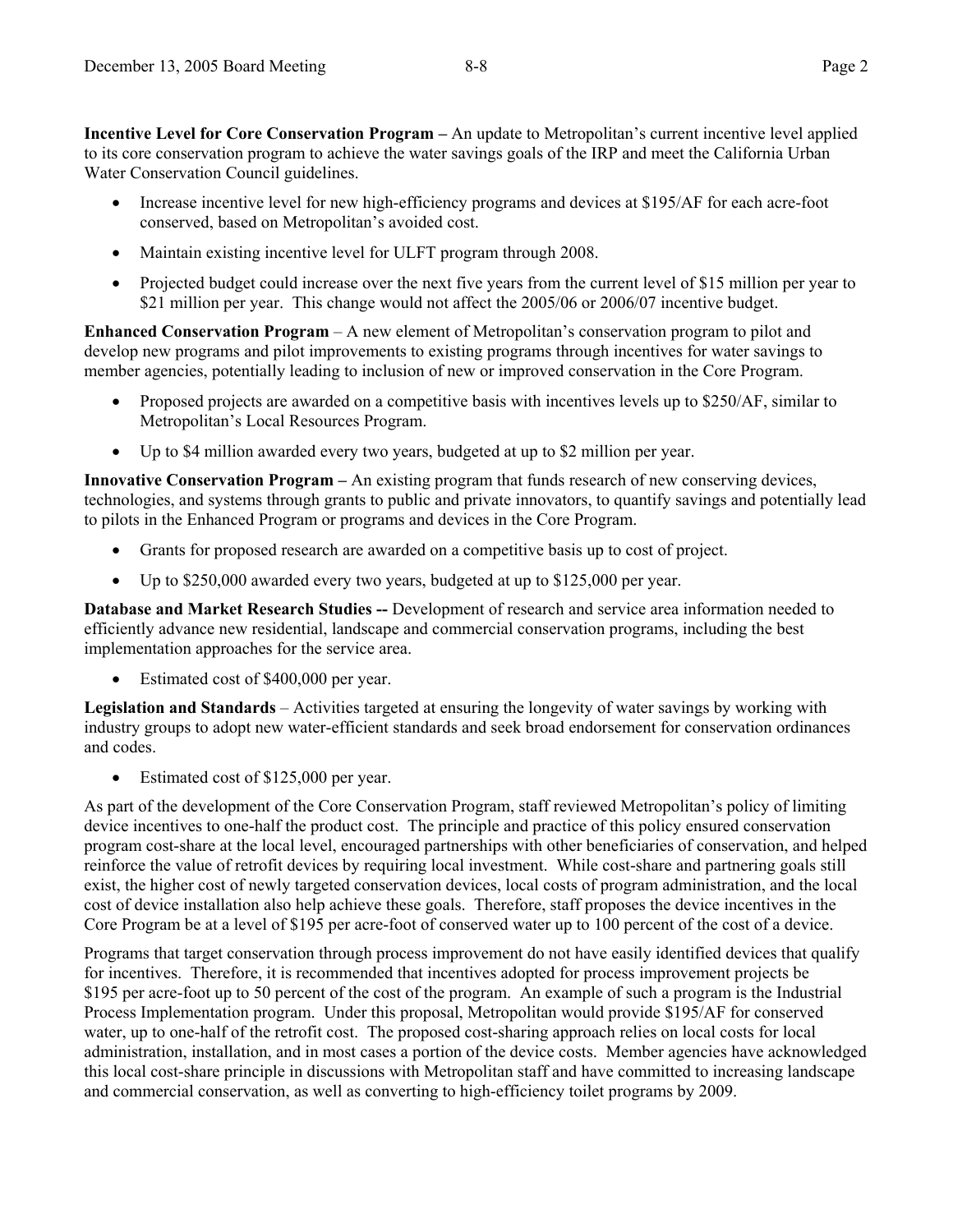The refinements to the incentive level and its application are not expected to increase the conservation budget of \$15 million per year through the end of fiscal year 2006/07, but as new conservation devices become more widespread, expenditures may increase to as much as \$24 million per year in five years.

The proposed device and program incentives, consistent with the above-described guidelines, are listed in **Attachment 1**. Further changes and additions would be brought to the Board for future approval.

### **2. Transition to High Efficiency Devices**

### *Residential Toilet Program Evolution*

Staff, working with the member agencies, developed a plan to transition Metropolitan's 17-year-old ULFT program to a HET program with greater water savings within three years. In 1992, federal legislation was enacted requiring ULFTs as the standard for toilets sold in the United States. For several years, most of Metropolitan's Conservation Credits budget was used to encourage customers to switch to new toilets meeting the 1992 federal standards. A new industry standard for HETs, which use 20 percent less water than ULFTs, was recently developed. Transitioning of Metropolitan's toilet incentive program, which includes two phases described in **Attachment 2**, is aimed at growing the public's acceptance of the new HETs.

### **3. New Devices**

To fulfill a year-one goal of Metropolitan's Five-Year Plan, staff worked with the member agencies to review existing programs and recommend new devices to receive conservation incentives. As a result of this work, staff proposes to add new or refined incentives (**Attachment 2**) to the core program. These recommendations include modifying the Residential Survey Program, making minor modifications to the Landscape Program, adjusting the commercial urinal device incentive and establishing incentives for new technologies.

Staff will continue to work with the member agencies during the following five years to develop recommendations for new or revised device incentives based on the guidelines of this letter.

### *Ongoing Process*

Metropolitan's Five-Year Plan will be updated periodically in consultation with the member agencies. The annual IRP Report Card will be used to review program performance. Conservation and other incentives will be reviewed as needed.

## **Policy**

By Minute Item 37324, dated September 1988, the Board adopted the Conservation Credits Program.

By Minute Item 38290, dated May 1990, the Board set the incentive amount at \$154/AF of water conserved to a maximum contribution of one-half the project cost.

By Minute Item 45828, dated July 2004, the Board adopted the Integrated Water Resources Plan Update.

## **California Environmental Quality Act (CEQA)**

### CEQA determination for Options #1 and #2:

The proposed actions are categorically exempt under the provisions of CEQA and the State CEQA Guidelines. The proposed actions involve new conservation incentives, conservation program refinements, and funding of studies and minor modifications to existing public or private facilities involving negligible or no expansion of use and no possibility of significantly impacting the physical environment. In addition, the proposed actions consist of basic data collection and resource evaluation activities, which do not result in a serious or major disturbance to an environmental resource. This may be strictly for information gathering purposes, or as part of a study leading to an action, which a public agency has not yet approved, adopted, or funded. Accordingly, the proposed actions qualify for both Class 1 and Class 6 Categorical Exemptions (Sections 15301 and 15306 of the State CEQA Guidelines).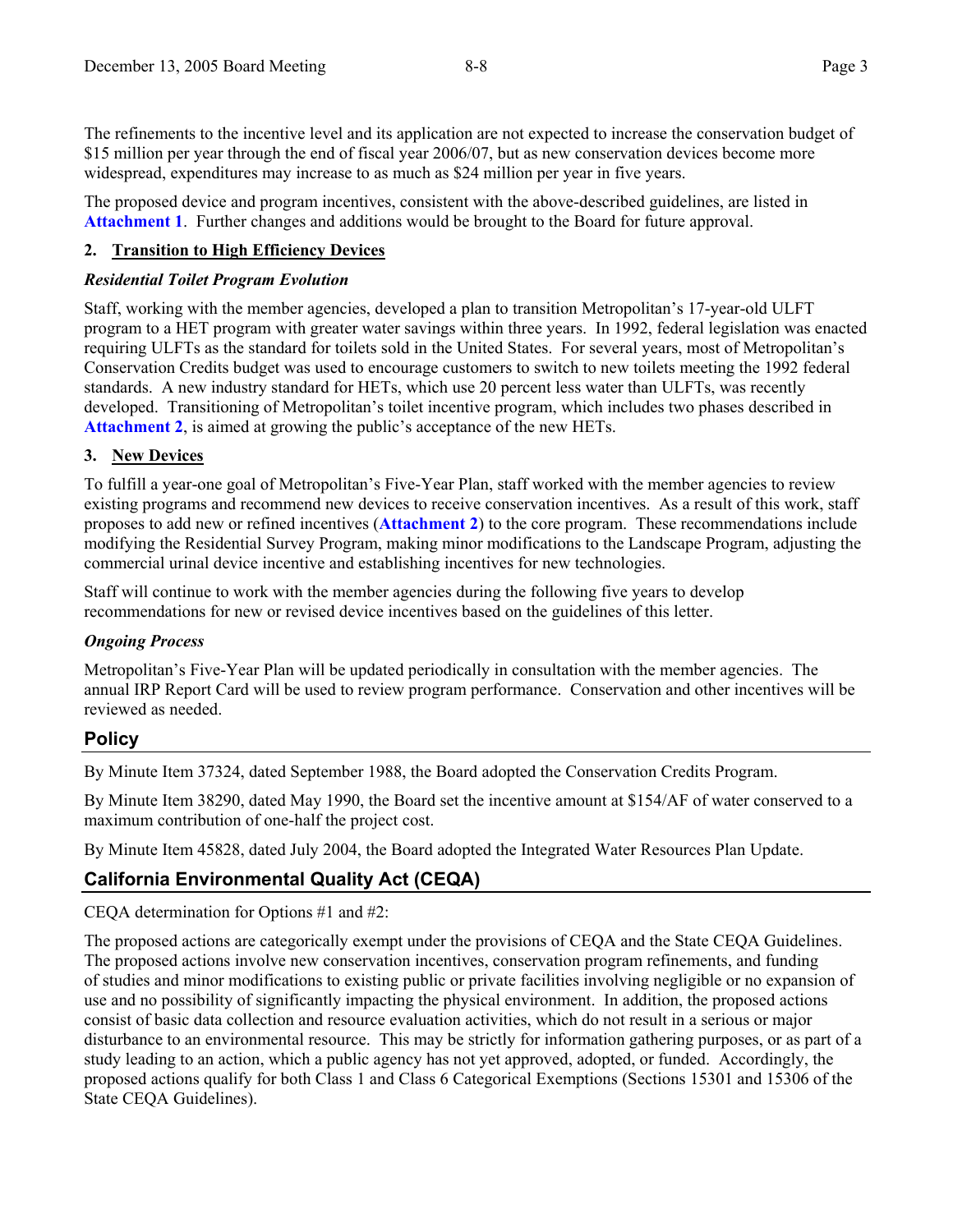The CEQA determination is: Determine that pursuant to CEQA, the proposed actions qualify under two Categorical Exemptions (Class 1, Section 15301 and Class 6, Section 15306 of the State CEQA Guidelines).

### **Board Options/Fiscal Impacts**

#### **Option #1**

- Adopt the CEQA determination and
	- a. Authorize implementation of the updated incentive level at \$195/AF with Metropolitan's cost share not to exceed 100 percent of product cost; the Enhanced Conservation Program at up to an incentive level of \$250/AF; the continued funding of the Innovative Conservation Program; the development of database and market research studies to support the successful implementation of the conservation program; and pursuit of market transformation to higher efficiency devices through advocating industry standards and developing broad support for legislation; and
	- b. Authorize the new device incentives and transition of device retrofit programs as described in **Attachment 1** and **Attachment 2**.

**Fiscal Impact:** The 2005/06 and 2006/07 conservation incentive budget is expected to remain unchanged at \$15 million per year. Over the next five years, the budget could increase to \$24 million per year.

#### **Option #2**

Adopt the CEQA determination and

- a. Authorize implementation of the updated incentive level of \$195/AF with Metropolitan's cost share not to exceed 100 percent of product cost; and
- b. Authorize the new device incentives and transition of device retrofit programs as described in **Attachment 1** and **Attachment 2**.

**Fiscal Impact:** The 2005/06 and 2006/07 conservation budget is expected to decline to \$12 million per year. Over the next five years, the budget could increase to as much as \$21 million per year.

#### **Staff Recommendation**

Option #1

erhev M. 11/29/2005 *Stephen N. Arakawa Date* 

*Manager, Water Resource Management* 

11/30/2005

*Debra C. Man Interim CEO/General Manager* 

*Date* 

**Attachment 1 – Core Conservation Program – \$195/AF up to 100 Percent Cost of Device Attachment 2 – Conservation Program Refinements** 

BLA #3952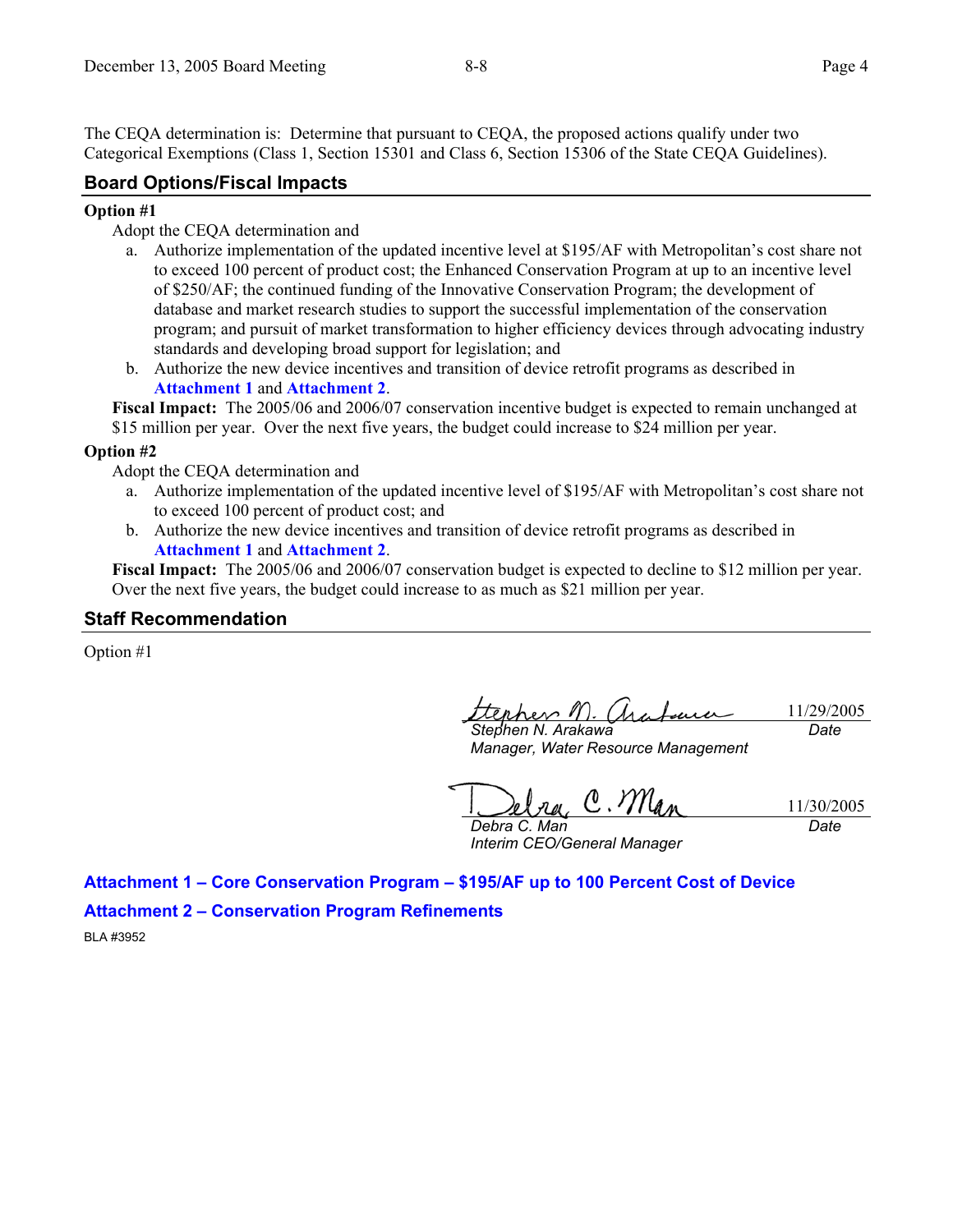| <b>Device/Item</b>                                                                                 | <b>Current Incentive</b><br>\$154/AF up to<br>50 Percent<br><b>Cost of Device</b> | <b>Proposed Incentive</b><br>\$195/AF up to<br>100 Percent<br><b>Cost of Device</b> |
|----------------------------------------------------------------------------------------------------|-----------------------------------------------------------------------------------|-------------------------------------------------------------------------------------|
| <b>Residential Toilets</b>                                                                         |                                                                                   |                                                                                     |
| Ultra Low Flush Toilet (ULFT)                                                                      | \$60                                                                              | $$60^1$                                                                             |
| High-Efficiency Toilet (HET)                                                                       | <b>New</b>                                                                        | \$165                                                                               |
| HET Upgrade/New Construction                                                                       | New                                                                               | \$30                                                                                |
| <b>Commercial Toilets</b>                                                                          |                                                                                   |                                                                                     |
| Ultra Low Flush Toilet (ULFT)                                                                      | \$60                                                                              | \$135                                                                               |
| High-Efficiency Toilet (HET)                                                                       | <b>New</b>                                                                        | $\overline{$165}$                                                                   |
| HET Upgrade/New Construction                                                                       | New                                                                               | \$30                                                                                |
| <b>Residential High-Efficiency Clothes Washer</b>                                                  |                                                                                   |                                                                                     |
| <b>HECW</b>                                                                                        | \$60                                                                              | \$75                                                                                |
| <b>Commercial High-Efficiency Clothes Washer</b>                                                   |                                                                                   |                                                                                     |
| <b>HECW</b>                                                                                        | \$100                                                                             | \$130                                                                               |
| <b>Residential Indoor Surveys<sup>2</sup></b>                                                      |                                                                                   |                                                                                     |
| Irrigation Evaluation (w/o timer)                                                                  | \$8                                                                               | \$8                                                                                 |
| Single-family survey                                                                               | \$12.50                                                                           | \$12.50                                                                             |
| Irrigation Evaluation (with timer)                                                                 | \$18                                                                              | \$18                                                                                |
| <b>Weather Base Irrigation Controller (WBIC)</b>                                                   |                                                                                   |                                                                                     |
| Residential (less than one acre)                                                                   | \$65                                                                              | \$80                                                                                |
| More than 12 stations                                                                              | \$5.50 per station                                                                | \$6.50 per station                                                                  |
| Residential (one acre or larger)                                                                   | \$500/acre                                                                        | \$630/acre                                                                          |
| Commercial                                                                                         | \$500/acre                                                                        | $\overline{$630/acre}$                                                              |
| <b>Large Landscape</b>                                                                             |                                                                                   |                                                                                     |
| Water Use Accountability (WUA), if MWD pays for<br>Professional Protector Del Agua (PPDA) training | \$2.50/acre                                                                       | $$2.50/acre^3$                                                                      |
| WUA, if another agency provides training                                                           | \$3.50/acre                                                                       | $$3.50/acre^3$                                                                      |
| Measured Water Savings (MWS), MWD pays PPDA                                                        | \$115/acre-foot                                                                   | $$156/acre-foot4$                                                                   |
| MWS, if another agency provides training                                                           | \$154/acre-foot                                                                   | $$195/acre$ -foot <sup>4</sup>                                                      |
| <b>Commercial Technologies</b>                                                                     |                                                                                   |                                                                                     |
| <b>Cooling Tower Controllers</b>                                                                   | \$500                                                                             | \$625                                                                               |
| PH Cooling Tower Controllers                                                                       | <b>New</b>                                                                        | \$1,900                                                                             |
| Pre-Rinse Spray valves                                                                             | \$50                                                                              | \$60                                                                                |
| <b>Water Brooms</b>                                                                                | \$100                                                                             | \$150                                                                               |
| Zero Water Urinals                                                                                 | <b>New</b>                                                                        | \$400                                                                               |
| High-Efficiency Urinals                                                                            | <b>New</b>                                                                        | \$200                                                                               |
| X-Ray Processing                                                                                   | \$2,000                                                                           | \$3,120                                                                             |
| <b>Connectionless Food Steamers</b>                                                                | <b>New</b>                                                                        | \$485/per                                                                           |
|                                                                                                    |                                                                                   | compartment                                                                         |
| Industrial process Improvements                                                                    | \$154/acre-foot                                                                   | $\sqrt{$195/ac}$ re-foot <sup>4</sup>                                               |

**CORE CONSERVATION PROGRAM \$195/AF up to 100 Percent Cost of Device** 

<sup>&</sup>lt;sup>1</sup> ULFT incentive remains unchanged and will expire in December 2008.<br><sup>2</sup> Survey programs remain unchanged pending a review of estimated savings.<br><sup>3</sup> This process water program is limited to half the project cost based o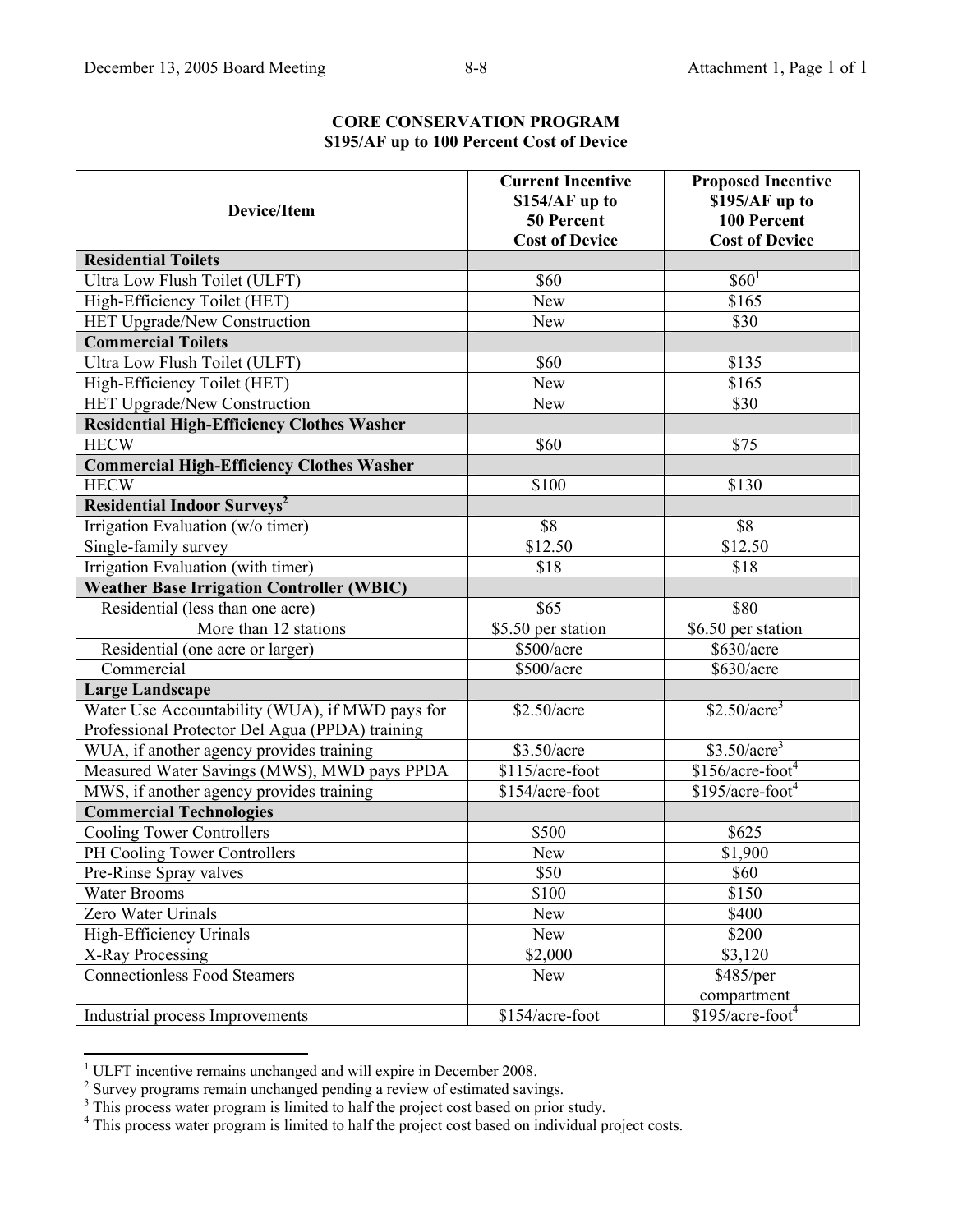## **Conservation Program Refinements**

## **RESIDENTIAL PROGRAM CHANGES**

### **1. New Incentives for High-Efficiency Toilets**

The plumbing industry is introducing many new technologies and toilet fixture models that are more water efficient than ultra-low-flush toilets (ULFT). The High-Efficiency Toilet (HET) is defined as a fixture that flushes at 20 percent below an ULFT, equating to a maximum of 1.28 gallons per flush. The average water savings for HETs is estimated to be 38 gallons per day (gpd) when replacing an average non-efficient toilet, and 7 gpd when replacing a ULFT. The savings are projected to continue for 20 years based on industry standard device life. The incentive is for the installation of both the bowl and the tank.

### **2. Residential Toilet Program Evolution**

Metropolitan has funded ULFT programs since 1988. In 1992, federal legislation was enacted requiring 1.6 gallons per flush (gpf) toilets as the standard for toilets sold in the United States. Metropolitan forecasts 50 percent saturation of ULFTs in its service area by the end of 2005. The following toilet program evolution is designed to improve the water savings potential of Metropolitan's toilet incentive program and expand the use and availability of HETs in the market:

Phase 1: Fund only toilets that meet higher reliability standards, commonly known as the Supplemental Purchase Specification (SPS). The SPS, which was developed by the Los Angeles Department of Water and Power and has been adopted by the San Diego County Water Authority, would be used to establish a higher standard for ULFTs to be funded. Funding for HETs would also be provided at the higher incentive of \$195/AF. This Phase would begin July 1, 2006.

Phase 2: Provide funding only for HETs only. This Phase would begin January 1, 2009.

### **3. Modifications to Residential Survey Program**

Metropolitan currently supports residential indoor water-use surveys conducted by the member agencies with incentives for indoor surveys, various device retrofits and outdoor surveys. Some items, including low-flow showerheads, aerators, and toilet displacement devices have reached saturation levels or are no longer considered best management practices. To streamline the Residential Survey Program, Metropolitan will stop funding individual device retrofits, which includes showerheads, aerators, toilet displacement devices, and flappers. Incentives would only be paid for the indoor and outdoor survey components. This would replace the previous Residential Survey Program.

## **LANDSCAPE PROGRAM CHANGES**

## **1. Water Use Accountability to Allow New Development**

In September 2004, the Water Use Accountability Program was approved to advance landscape water use efficiency by improving water use behavior of site participants through the development of water budgets, providing professional landscape irrigation training, and regularly communicating water use performance data. At the time of its approval, new development was excluded from this program. The recommendation is that new development should qualify equally for participation in this program because water savings would be the same as on existing landscapes.

## **2. Weather Based Irrigation Controller Rebate for Large Residential**

In September 2004, the Weather Based Irrigation Controller (WBIC) Rebate Program was authorized to improve landscape water use efficiency by incentivizing property owners of commercial, industrial and institutional sites to install WBICs. Large single-family residences were not authorized under the incentive. It is recommended